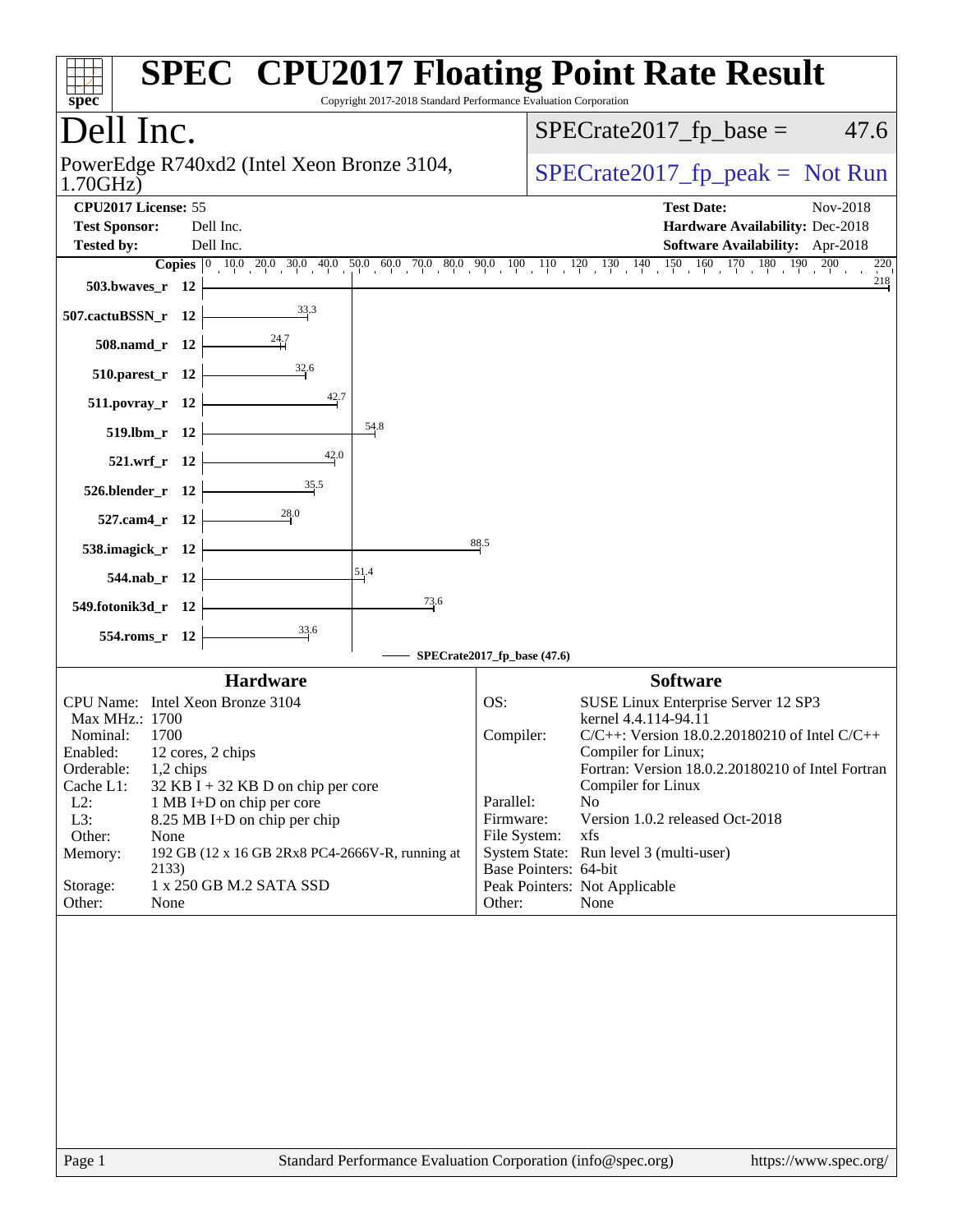

Copyright 2017-2018 Standard Performance Evaluation Corporation

# Dell Inc.

1.70GHz) PowerEdge R740xd2 (Intel Xeon Bronze 3104,  $\vert$  [SPECrate2017\\_fp\\_peak =](http://www.spec.org/auto/cpu2017/Docs/result-fields.html#SPECrate2017fppeak) Not Run

 $SPECTate2017<sub>fp</sub> base = 47.6$ 

**[CPU2017 License:](http://www.spec.org/auto/cpu2017/Docs/result-fields.html#CPU2017License)** 55 **[Test Date:](http://www.spec.org/auto/cpu2017/Docs/result-fields.html#TestDate)** Nov-2018 **[Test Sponsor:](http://www.spec.org/auto/cpu2017/Docs/result-fields.html#TestSponsor)** Dell Inc. **[Hardware Availability:](http://www.spec.org/auto/cpu2017/Docs/result-fields.html#HardwareAvailability)** Dec-2018 **[Tested by:](http://www.spec.org/auto/cpu2017/Docs/result-fields.html#Testedby)** Dell Inc. **[Software Availability:](http://www.spec.org/auto/cpu2017/Docs/result-fields.html#SoftwareAvailability)** Apr-2018

#### **[Results Table](http://www.spec.org/auto/cpu2017/Docs/result-fields.html#ResultsTable)**

|                                   | <b>Base</b>   |                |                |                |       | <b>Peak</b>    |       |               |                |              |                |              |                |              |
|-----------------------------------|---------------|----------------|----------------|----------------|-------|----------------|-------|---------------|----------------|--------------|----------------|--------------|----------------|--------------|
| <b>Benchmark</b>                  | <b>Copies</b> | <b>Seconds</b> | Ratio          | <b>Seconds</b> | Ratio | <b>Seconds</b> | Ratio | <b>Copies</b> | <b>Seconds</b> | <b>Ratio</b> | <b>Seconds</b> | <b>Ratio</b> | <b>Seconds</b> | <b>Ratio</b> |
| 503.bwaves_r                      | 12            | 550            | 219            | 551            | 218   |                |       |               |                |              |                |              |                |              |
| 507.cactuBSSN r                   | 12            | 456            | 33.3           | 455            | 33.4  |                |       |               |                |              |                |              |                |              |
| $508$ .namd $r$                   | 12            | 435            | 26.2           | 462            | 24.7  |                |       |               |                |              |                |              |                |              |
| 510.parest_r                      | 12            | 954            | 32.9           | 964            | 32.6  |                |       |               |                |              |                |              |                |              |
| 511.povray_r                      | 12            | 656            | 42.7           | 654            | 42.8  |                |       |               |                |              |                |              |                |              |
| 519.1bm r                         | 12            | 230            | 54.9           | 231            | 54.8  |                |       |               |                |              |                |              |                |              |
| $521.wrf_r$                       | 12            | 637            | 42.2           | 641            | 42.0  |                |       |               |                |              |                |              |                |              |
| 526.blender r                     | 12            | 514            | 35.6           | 514            | 35.5  |                |       |               |                |              |                |              |                |              |
| $527$ .cam $4r$                   | 12            | 747            | 28.1           | 750            | 28.0  |                |       |               |                |              |                |              |                |              |
| 538.imagick_r                     | 12            | 337            | 88.5           | 337            | 88.5  |                |       |               |                |              |                |              |                |              |
| $544.nab_r$                       | 12            | 393            | 51.4           | 393            | 51.4  |                |       |               |                |              |                |              |                |              |
| 549.fotonik3d r                   | 12            | 635            | 73.7           | 636            | 73.6  |                |       |               |                |              |                |              |                |              |
| $554$ .roms_r                     | 12            | 567            | 33.6           | 565            | 33.7  |                |       |               |                |              |                |              |                |              |
| $SPECrate2017_fp\_base =$<br>47.6 |               |                |                |                |       |                |       |               |                |              |                |              |                |              |
| $SPECrate2017$ fp peak =          |               |                | <b>Not Run</b> |                |       |                |       |               |                |              |                |              |                |              |

Results appear in the [order in which they were run](http://www.spec.org/auto/cpu2017/Docs/result-fields.html#RunOrder). Bold underlined text [indicates a median measurement.](http://www.spec.org/auto/cpu2017/Docs/result-fields.html#Median)

#### **[Submit Notes](http://www.spec.org/auto/cpu2017/Docs/result-fields.html#SubmitNotes)**

 The numactl mechanism was used to bind copies to processors. The config file option 'submit' was used to generate numactl commands to bind each copy to a specific processor. For details, please see the config file.

### **[Operating System Notes](http://www.spec.org/auto/cpu2017/Docs/result-fields.html#OperatingSystemNotes)**

Stack size set to unlimited using "ulimit -s unlimited"

#### **[General Notes](http://www.spec.org/auto/cpu2017/Docs/result-fields.html#GeneralNotes)**

Environment variables set by runcpu before the start of the run: LD\_LIBRARY\_PATH = "/home/cpu2017/lib/ia32:/home/cpu2017/lib/intel64:/home/cpu2017/je5.0.1-32:/home/cpu2017/je5.0.1-64" Binaries compiled on a system with 1x Intel Core i7-4790 CPU + 32GB RAM

 memory using Redhat Enterprise Linux 7.4 Yes: The test sponsor attests, as of date of publication, that CVE-2017-5754 (Meltdown) is mitigated in the system as tested and documented. Yes: The test sponsor attests, as of date of publication, that CVE-2017-5753 (Spectre variant 1) is mitigated in the system as tested and documented. Yes: The test sponsor attests, as of date of publication, that CVE-2017-5715 (Spectre variant 2) is mitigated in the system as tested and documented. Transparent Huge Pages enabled by default Prior to runcpu invocation

**(Continued on next page)**

| Page 2 | Standard Performance Evaluation Corporation (info@spec.org) | https://www.spec.org/ |
|--------|-------------------------------------------------------------|-----------------------|
|--------|-------------------------------------------------------------|-----------------------|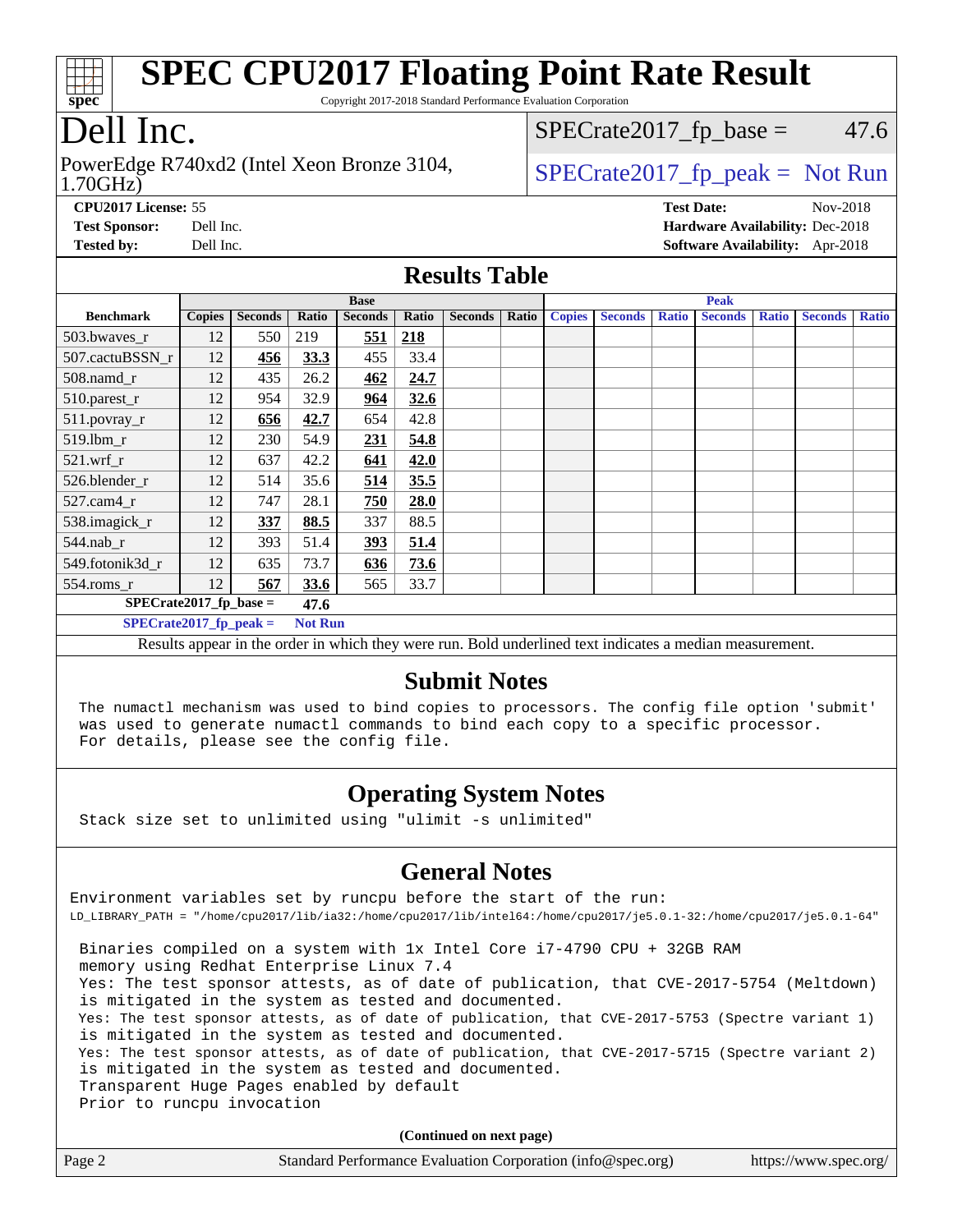

Copyright 2017-2018 Standard Performance Evaluation Corporation

# Dell Inc.

1.70GHz) PowerEdge R740xd2 (Intel Xeon Bronze 3104,  $\vert$  [SPECrate2017\\_fp\\_peak =](http://www.spec.org/auto/cpu2017/Docs/result-fields.html#SPECrate2017fppeak) Not Run

 $SPECTate2017<sub>fp</sub> base = 47.6$ 

**[CPU2017 License:](http://www.spec.org/auto/cpu2017/Docs/result-fields.html#CPU2017License)** 55 **[Test Date:](http://www.spec.org/auto/cpu2017/Docs/result-fields.html#TestDate)** Nov-2018 **[Test Sponsor:](http://www.spec.org/auto/cpu2017/Docs/result-fields.html#TestSponsor)** Dell Inc. **[Hardware Availability:](http://www.spec.org/auto/cpu2017/Docs/result-fields.html#HardwareAvailability)** Dec-2018 **[Tested by:](http://www.spec.org/auto/cpu2017/Docs/result-fields.html#Testedby)** Dell Inc. **[Software Availability:](http://www.spec.org/auto/cpu2017/Docs/result-fields.html#SoftwareAvailability)** Apr-2018

#### **[General Notes \(Continued\)](http://www.spec.org/auto/cpu2017/Docs/result-fields.html#GeneralNotes)**

 Filesystem page cache synced and cleared with: sync; echo 3> /proc/sys/vm/drop\_caches runcpu command invoked through numactl i.e.: numactl --interleave=all runcpu <etc>

#### **[Platform Notes](http://www.spec.org/auto/cpu2017/Docs/result-fields.html#PlatformNotes)**

Page 3 Standard Performance Evaluation Corporation [\(info@spec.org\)](mailto:info@spec.org) <https://www.spec.org/> BIOS settings: Virtualization Technology Disabled System Profile set to Custom CPU Performance set to Maximum Performance C States set to Autonomous C1E Disabled Uncore Frequency set to Dynamic Energy Efficiency Policy set to Performance Memory Patrol Scrub Disabled CPU Interconnect Bus Link Power Management Disabled PCI ASPM L1 Link Power Management Disabled Sysinfo program /home/cpu2017/bin/sysinfo Rev: r5974 of 2018-05-19 9bcde8f2999c33d61f64985e45859ea9 running on linux-m8ku Sat Nov 3 21:17:17 2018 SUT (System Under Test) info as seen by some common utilities. For more information on this section, see <https://www.spec.org/cpu2017/Docs/config.html#sysinfo> From /proc/cpuinfo model name : Intel(R) Xeon(R) Bronze 3104 CPU @ 1.70GHz 2 "physical id"s (chips) 12 "processors" cores, siblings (Caution: counting these is hw and system dependent. The following excerpts from /proc/cpuinfo might not be reliable. Use with caution.) cpu cores : 6 siblings : 6 physical 0: cores 0 1 2 3 4 5 physical 1: cores 0 1 2 3 4 5 From lscpu: Architecture: x86\_64 CPU op-mode(s): 32-bit, 64-bit Byte Order: Little Endian  $CPU(s):$  12 On-line CPU(s) list: 0-11 Thread(s) per core: 1 Core(s) per socket: 6 Socket(s): 2 **(Continued on next page)**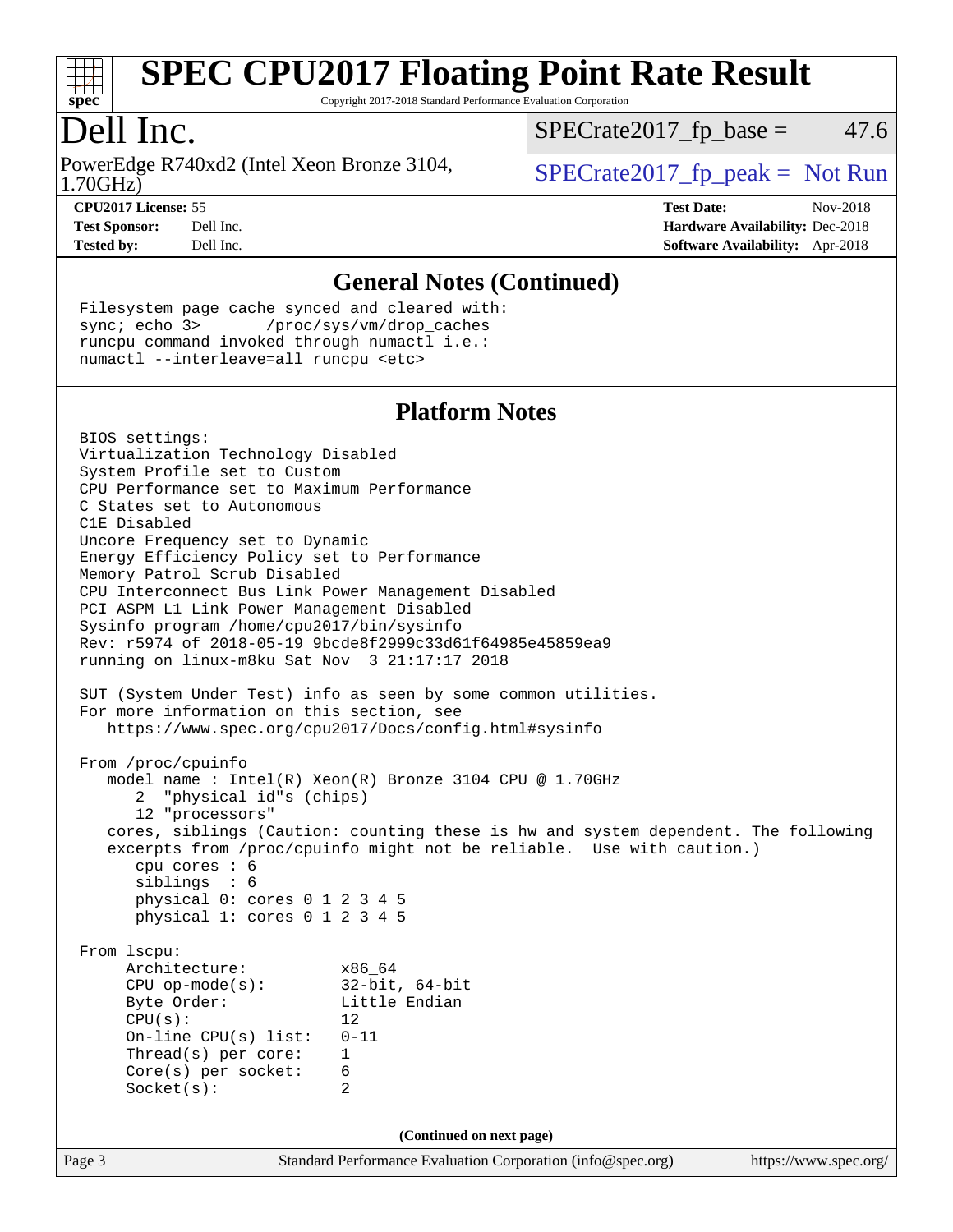

Copyright 2017-2018 Standard Performance Evaluation Corporation

# Dell Inc.

1.70GHz) PowerEdge R740xd2 (Intel Xeon Bronze 3104,  $\begin{array}{|l|l|}\n\hline\n\text{SPECrate2017\_fp\_peak} = \text{Not Run}\n\end{array}$ 

 $SPECTate2017_fp\_base = 47.6$ 

**[CPU2017 License:](http://www.spec.org/auto/cpu2017/Docs/result-fields.html#CPU2017License)** 55 **[Test Date:](http://www.spec.org/auto/cpu2017/Docs/result-fields.html#TestDate)** Nov-2018 **[Test Sponsor:](http://www.spec.org/auto/cpu2017/Docs/result-fields.html#TestSponsor)** Dell Inc. **[Hardware Availability:](http://www.spec.org/auto/cpu2017/Docs/result-fields.html#HardwareAvailability)** Dec-2018 **[Tested by:](http://www.spec.org/auto/cpu2017/Docs/result-fields.html#Testedby)** Dell Inc. **[Software Availability:](http://www.spec.org/auto/cpu2017/Docs/result-fields.html#SoftwareAvailability)** Apr-2018

#### **[Platform Notes \(Continued\)](http://www.spec.org/auto/cpu2017/Docs/result-fields.html#PlatformNotes)**

| NUMA $node(s):$                                  | 2                                                                                    |
|--------------------------------------------------|--------------------------------------------------------------------------------------|
| Vendor ID:                                       | GenuineIntel                                                                         |
| CPU family:                                      | 6                                                                                    |
| Model:                                           | 85                                                                                   |
| Model name:                                      | $Intel(R) Xeon(R) Bronze 3104 CPU @ 1.70GHz$                                         |
| Stepping:                                        | 4                                                                                    |
| CPU MHz:                                         | 1696.034                                                                             |
| BogoMIPS:                                        | 3392.06                                                                              |
| Virtualization:                                  | $VT - x$                                                                             |
| Lld cache:                                       | 32K                                                                                  |
| Lli cache:                                       | 32K                                                                                  |
| L2 cache:                                        | 1024K                                                                                |
| $L3$ cache:                                      | 8448K                                                                                |
| NUMA $node0$ $CPU(s):$                           | 0, 2, 4, 6, 8, 10                                                                    |
| NUMA nodel $CPU(s):$                             | 1, 3, 5, 7, 9, 11                                                                    |
| Flaqs:                                           | fpu vme de pse tsc msr pae mce cx8 apic sep mtrr pge mca cmov                        |
|                                                  | pat pse36 clflush dts acpi mmx fxsr sse sse2 ss ht tm pbe syscall nx pdpelgb rdtscp  |
|                                                  | lm constant_tsc art arch_perfmon pebs bts rep_good nopl xtopology nonstop_tsc        |
|                                                  | aperfmperf eagerfpu pni pclmulqdq dtes64 monitor ds_cpl vmx smx est tm2 ssse3 sdbg   |
|                                                  | fma cx16 xtpr pdcm pcid dca sse4_1 sse4_2 x2apic movbe popcnt tsc_deadline_timer aes |
|                                                  | xsave avx f16c rdrand lahf_lm abm 3dnowprefetch arat epb invpcid_single pln pts      |
|                                                  | dtherm intel_pt rsb_ctxsw spec_ctrl retpoline kaiser tpr_shadow vnmi flexpriority    |
|                                                  | ept vpid fsgsbase tsc_adjust bmil hle avx2 smep bmi2 erms invpcid rtm cqm mpx        |
|                                                  | avx512f avx512dq rdseed adx smap clflushopt clwb avx512cd avx512bw avx512vl xsaveopt |
|                                                  | xsavec xgetbv1 cqm_llc cqm_occup_llc pku ospke                                       |
|                                                  |                                                                                      |
| /proc/cpuinfo cache data<br>cache size : 8448 KB |                                                                                      |
|                                                  |                                                                                      |
|                                                  | From numactl --hardware WARNING: a numactl 'node' might or might not correspond to a |
| physical chip.                                   |                                                                                      |
| $available: 2 nodes (0-1)$                       |                                                                                      |
| node 0 cpus: 0 2 4 6 8 10                        |                                                                                      |
| node 0 size: 95286 MB                            |                                                                                      |
| node 0 free: 94892 MB                            |                                                                                      |
| node 1 cpus: 1 3 5 7 9 11                        |                                                                                      |
| node 1 size: 96750 MB                            |                                                                                      |
| node 1 free: 96432 MB                            |                                                                                      |
| node distances:                                  |                                                                                      |
| node<br>0<br>1                                   |                                                                                      |
| 0:<br>21<br>10                                   |                                                                                      |
| 1:<br>21<br>10                                   |                                                                                      |
|                                                  |                                                                                      |
| From /proc/meminfo                               |                                                                                      |
| MemTotal:<br>196645108 kB                        |                                                                                      |
| HugePages_Total:<br>0                            |                                                                                      |
| Hugepagesize:<br>2048 kB                         |                                                                                      |
|                                                  |                                                                                      |
|                                                  | (Continued on next page)                                                             |
|                                                  |                                                                                      |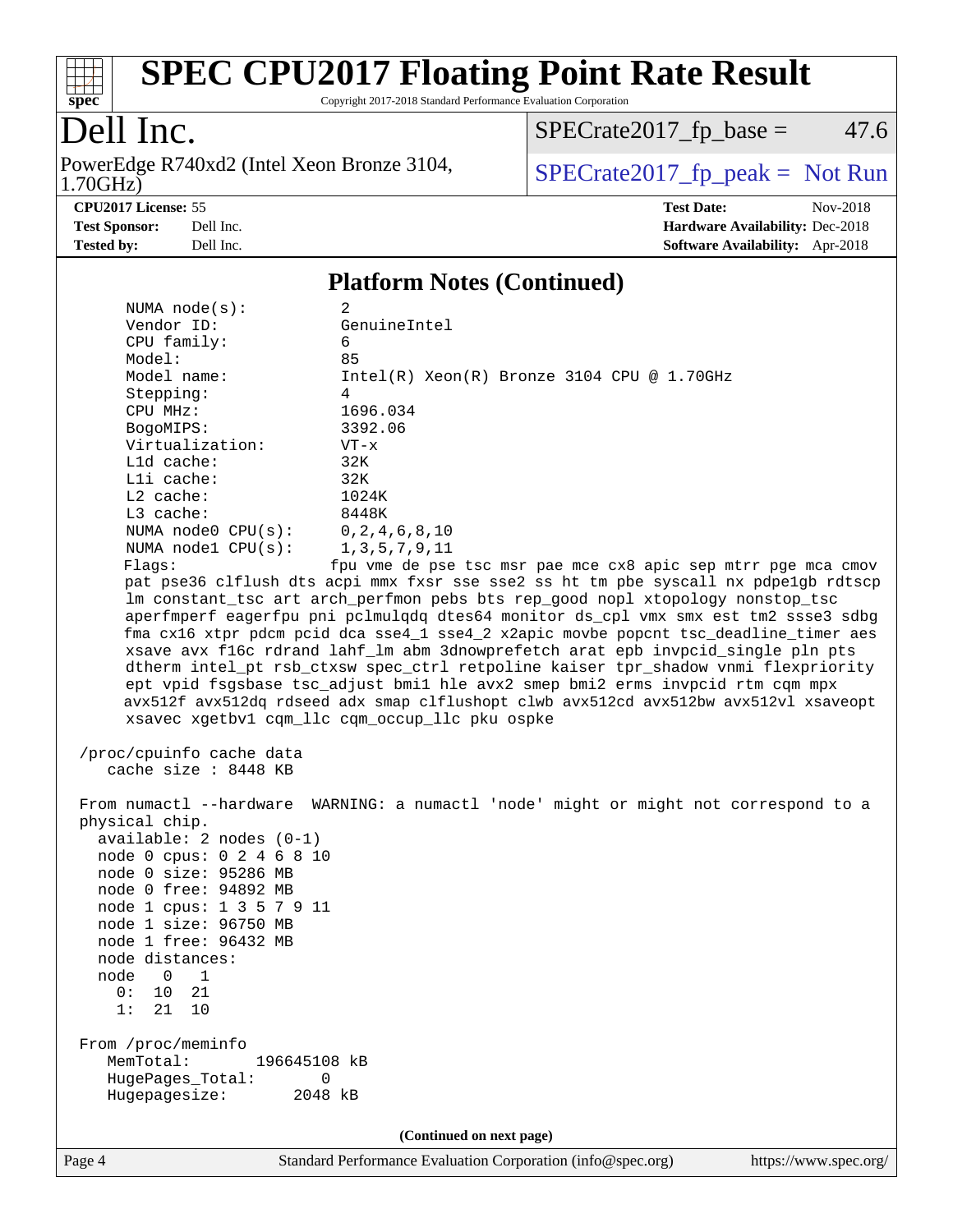

Copyright 2017-2018 Standard Performance Evaluation Corporation

### Dell Inc.

1.70GHz) PowerEdge R740xd2 (Intel Xeon Bronze 3104,  $\vert$  [SPECrate2017\\_fp\\_peak =](http://www.spec.org/auto/cpu2017/Docs/result-fields.html#SPECrate2017fppeak) Not Run

 $SPECTate2017<sub>fp</sub> base = 47.6$ 

**[Tested by:](http://www.spec.org/auto/cpu2017/Docs/result-fields.html#Testedby)** Dell Inc. **[Software Availability:](http://www.spec.org/auto/cpu2017/Docs/result-fields.html#SoftwareAvailability)** Apr-2018

**[CPU2017 License:](http://www.spec.org/auto/cpu2017/Docs/result-fields.html#CPU2017License)** 55 **[Test Date:](http://www.spec.org/auto/cpu2017/Docs/result-fields.html#TestDate)** Nov-2018 **[Test Sponsor:](http://www.spec.org/auto/cpu2017/Docs/result-fields.html#TestSponsor)** Dell Inc. **[Hardware Availability:](http://www.spec.org/auto/cpu2017/Docs/result-fields.html#HardwareAvailability)** Dec-2018

### **[Platform Notes \(Continued\)](http://www.spec.org/auto/cpu2017/Docs/result-fields.html#PlatformNotes)**

 /usr/bin/lsb\_release -d SUSE Linux Enterprise Server 12 SP3 From /etc/\*release\* /etc/\*version\* SuSE-release: SUSE Linux Enterprise Server 12 (x86\_64) VERSION = 12 PATCHLEVEL = 3 # This file is deprecated and will be removed in a future service pack or release. # Please check /etc/os-release for details about this release. os-release: NAME="SLES" VERSION="12-SP3" VERSION\_ID="12.3" PRETTY\_NAME="SUSE Linux Enterprise Server 12 SP3" ID="sles" ANSI\_COLOR="0;32" CPE\_NAME="cpe:/o:suse:sles:12:sp3" uname -a: Linux linux-m8ku 4.4.114-94.11-default #1 SMP Thu Feb 1 19:28:26 UTC 2018 (4309ff9) x86\_64 x86\_64 x86\_64 GNU/Linux Kernel self-reported vulnerability status: CVE-2017-5754 (Meltdown): Mitigation: PTI CVE-2017-5753 (Spectre variant 1): Mitigation: Barriers CVE-2017-5715 (Spectre variant 2): Mitigation: IBRS+IBPB run-level 3 Nov 3 17:34 last=5 SPEC is set to: /home/cpu2017 Filesystem Type Size Used Avail Use% Mounted on /dev/sdab4 xfs 182G 4.0G 178G 3% /home Additional information from dmidecode follows. WARNING: Use caution when you interpret this section. The 'dmidecode' program reads system data which is "intended to allow hardware to be accurately determined", but the intent may not be met, as there are frequent changes to hardware, firmware, and the "DMTF SMBIOS" standard. BIOS Dell Inc. 1.0.2 10/19/2018 Memory: 12x 002C04B3002C 18ASF2G72PDZ-2G6E1 16 GB 2 rank 2666, configured at 2133 4x Not Specified Not Specified (End of data from sysinfo program)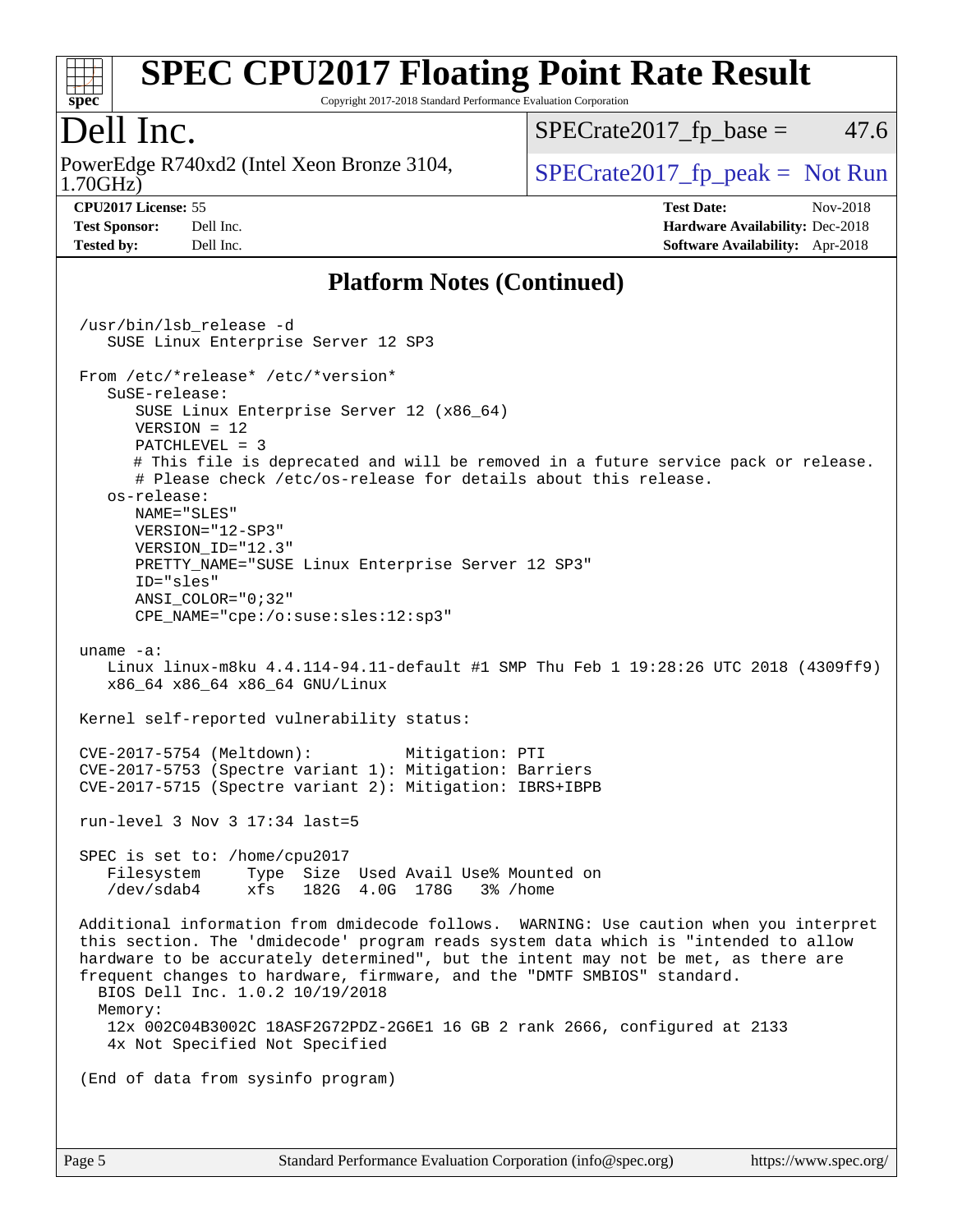

Copyright 2017-2018 Standard Performance Evaluation Corporation

## Dell Inc.

1.70GHz) PowerEdge R740xd2 (Intel Xeon Bronze 3104,  $\begin{array}{|l|l|}\n\hline\n\text{SPECrate2017\_fp\_peak} = \text{Not Run}\n\end{array}$ 

 $SPECTate2017_fp\_base = 47.6$ 

**[CPU2017 License:](http://www.spec.org/auto/cpu2017/Docs/result-fields.html#CPU2017License)** 55 **[Test Date:](http://www.spec.org/auto/cpu2017/Docs/result-fields.html#TestDate)** Nov-2018 **[Test Sponsor:](http://www.spec.org/auto/cpu2017/Docs/result-fields.html#TestSponsor)** Dell Inc. **[Hardware Availability:](http://www.spec.org/auto/cpu2017/Docs/result-fields.html#HardwareAvailability)** Dec-2018 **[Tested by:](http://www.spec.org/auto/cpu2017/Docs/result-fields.html#Testedby)** Dell Inc. **[Software Availability:](http://www.spec.org/auto/cpu2017/Docs/result-fields.html#SoftwareAvailability)** Apr-2018

### **[Compiler Version Notes](http://www.spec.org/auto/cpu2017/Docs/result-fields.html#CompilerVersionNotes)**

| 519.1bm_r(base) 538.imagick_r(base) 544.nab_r(base)<br>CC.                                                                    |
|-------------------------------------------------------------------------------------------------------------------------------|
| icc (ICC) 18.0.2 20180210<br>Copyright (C) 1985-2018 Intel Corporation. All rights reserved.                                  |
| ====================<br>CXXC 508.namd_r(base) 510.parest_r(base)                                                              |
| icpc (ICC) 18.0.2 20180210<br>Copyright (C) 1985-2018 Intel Corporation. All rights reserved.                                 |
| 511.povray_r(base) 526.blender_r(base)<br>CC.                                                                                 |
| icpc (ICC) 18.0.2 20180210<br>Copyright (C) 1985-2018 Intel Corporation. All rights reserved.<br>icc (ICC) 18.0.2 20180210    |
| Copyright (C) 1985-2018 Intel Corporation. All rights reserved.                                                               |
| FC 507.cactuBSSN_r(base)                                                                                                      |
| icpc (ICC) 18.0.2 20180210<br>Copyright (C) 1985-2018 Intel Corporation. All rights reserved.<br>icc (ICC) 18.0.2 20180210    |
| Copyright (C) 1985-2018 Intel Corporation. All rights reserved.<br>ifort (IFORT) 18.0.2 20180210                              |
| Copyright (C) 1985-2018 Intel Corporation. All rights reserved.                                                               |
| FC.                                                                                                                           |
| ifort (IFORT) 18.0.2 20180210<br>Copyright (C) 1985-2018 Intel Corporation. All rights reserved.                              |
|                                                                                                                               |
| 521.wrf $r(base)$ 527.cam4 $r(base)$<br>CC.                                                                                   |
| ifort (IFORT) 18.0.2 20180210<br>Copyright (C) 1985-2018 Intel Corporation. All rights reserved.<br>icc (ICC) 18.0.2 20180210 |
| (Continued on next page)                                                                                                      |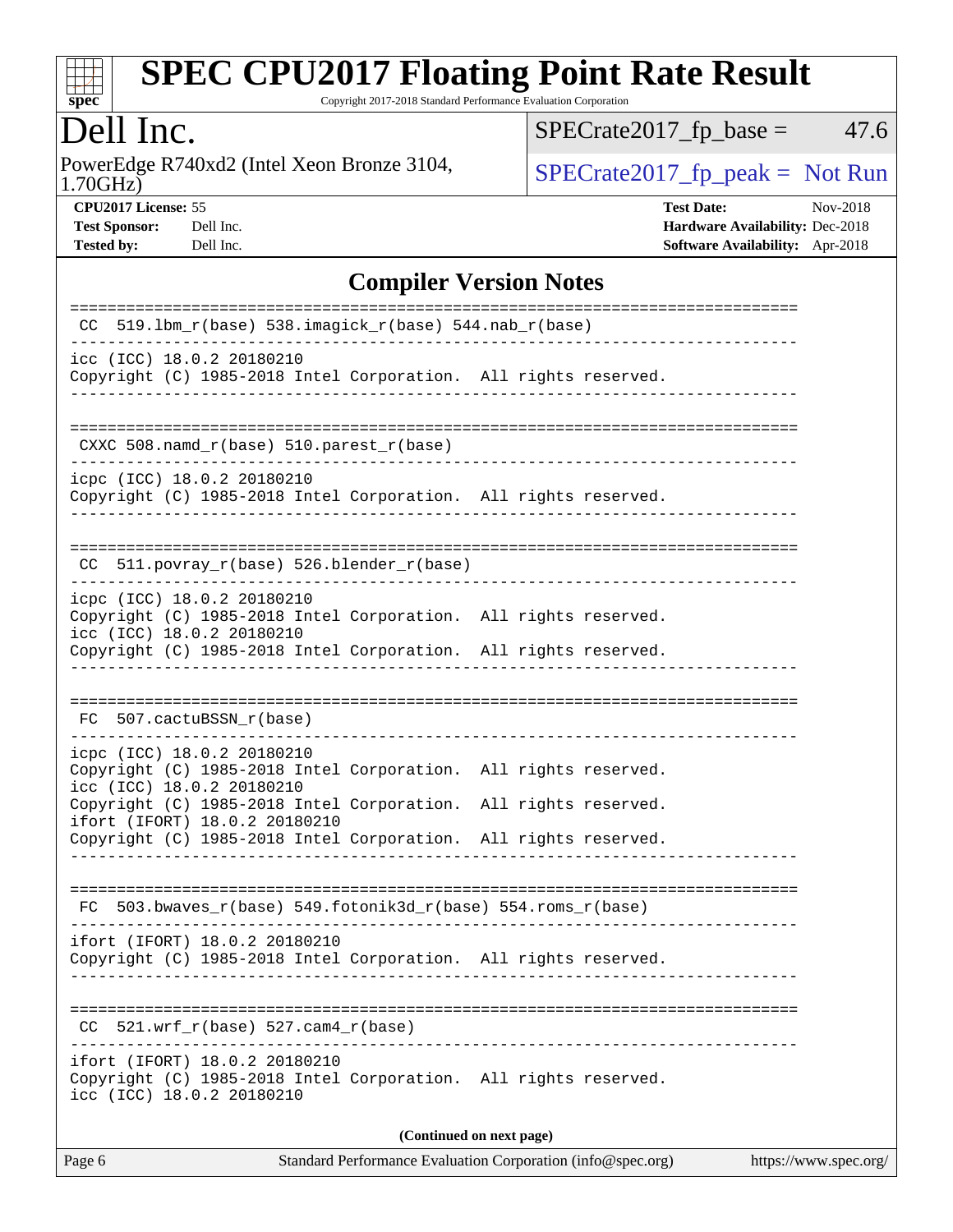

Copyright 2017-2018 Standard Performance Evaluation Corporation

## Dell Inc.

1.70GHz) PowerEdge R740xd2 (Intel Xeon Bronze 3104,  $\vert$  [SPECrate2017\\_fp\\_peak =](http://www.spec.org/auto/cpu2017/Docs/result-fields.html#SPECrate2017fppeak) Not Run

 $SPECTate2017<sub>fp</sub> base = 47.6$ 

**[CPU2017 License:](http://www.spec.org/auto/cpu2017/Docs/result-fields.html#CPU2017License)** 55 **[Test Date:](http://www.spec.org/auto/cpu2017/Docs/result-fields.html#TestDate)** Nov-2018

**[Test Sponsor:](http://www.spec.org/auto/cpu2017/Docs/result-fields.html#TestSponsor)** Dell Inc. **[Hardware Availability:](http://www.spec.org/auto/cpu2017/Docs/result-fields.html#HardwareAvailability)** Dec-2018 **[Tested by:](http://www.spec.org/auto/cpu2017/Docs/result-fields.html#Testedby)** Dell Inc. **[Software Availability:](http://www.spec.org/auto/cpu2017/Docs/result-fields.html#SoftwareAvailability)** Apr-2018

#### **[Compiler Version Notes \(Continued\)](http://www.spec.org/auto/cpu2017/Docs/result-fields.html#CompilerVersionNotes)**

Copyright (C) 1985-2018 Intel Corporation. All rights reserved. ------------------------------------------------------------------------------

### **[Base Compiler Invocation](http://www.spec.org/auto/cpu2017/Docs/result-fields.html#BaseCompilerInvocation)**

[C benchmarks](http://www.spec.org/auto/cpu2017/Docs/result-fields.html#Cbenchmarks):  $\text{icc}$  -m64 -std=c11

[C++ benchmarks:](http://www.spec.org/auto/cpu2017/Docs/result-fields.html#CXXbenchmarks) [icpc -m64](http://www.spec.org/cpu2017/results/res2018q4/cpu2017-20181112-09553.flags.html#user_CXXbase_intel_icpc_64bit_4ecb2543ae3f1412ef961e0650ca070fec7b7afdcd6ed48761b84423119d1bf6bdf5cad15b44d48e7256388bc77273b966e5eb805aefd121eb22e9299b2ec9d9)

[Fortran benchmarks](http://www.spec.org/auto/cpu2017/Docs/result-fields.html#Fortranbenchmarks): [ifort -m64](http://www.spec.org/cpu2017/results/res2018q4/cpu2017-20181112-09553.flags.html#user_FCbase_intel_ifort_64bit_24f2bb282fbaeffd6157abe4f878425411749daecae9a33200eee2bee2fe76f3b89351d69a8130dd5949958ce389cf37ff59a95e7a40d588e8d3a57e0c3fd751)

[Benchmarks using both Fortran and C](http://www.spec.org/auto/cpu2017/Docs/result-fields.html#BenchmarksusingbothFortranandC): [ifort -m64](http://www.spec.org/cpu2017/results/res2018q4/cpu2017-20181112-09553.flags.html#user_CC_FCbase_intel_ifort_64bit_24f2bb282fbaeffd6157abe4f878425411749daecae9a33200eee2bee2fe76f3b89351d69a8130dd5949958ce389cf37ff59a95e7a40d588e8d3a57e0c3fd751) [icc -m64 -std=c11](http://www.spec.org/cpu2017/results/res2018q4/cpu2017-20181112-09553.flags.html#user_CC_FCbase_intel_icc_64bit_c11_33ee0cdaae7deeeab2a9725423ba97205ce30f63b9926c2519791662299b76a0318f32ddfffdc46587804de3178b4f9328c46fa7c2b0cd779d7a61945c91cd35)

[Benchmarks using both C and C++](http://www.spec.org/auto/cpu2017/Docs/result-fields.html#BenchmarksusingbothCandCXX): [icpc -m64](http://www.spec.org/cpu2017/results/res2018q4/cpu2017-20181112-09553.flags.html#user_CC_CXXbase_intel_icpc_64bit_4ecb2543ae3f1412ef961e0650ca070fec7b7afdcd6ed48761b84423119d1bf6bdf5cad15b44d48e7256388bc77273b966e5eb805aefd121eb22e9299b2ec9d9) [icc -m64 -std=c11](http://www.spec.org/cpu2017/results/res2018q4/cpu2017-20181112-09553.flags.html#user_CC_CXXbase_intel_icc_64bit_c11_33ee0cdaae7deeeab2a9725423ba97205ce30f63b9926c2519791662299b76a0318f32ddfffdc46587804de3178b4f9328c46fa7c2b0cd779d7a61945c91cd35)

[Benchmarks using Fortran, C, and C++:](http://www.spec.org/auto/cpu2017/Docs/result-fields.html#BenchmarksusingFortranCandCXX) [icpc -m64](http://www.spec.org/cpu2017/results/res2018q4/cpu2017-20181112-09553.flags.html#user_CC_CXX_FCbase_intel_icpc_64bit_4ecb2543ae3f1412ef961e0650ca070fec7b7afdcd6ed48761b84423119d1bf6bdf5cad15b44d48e7256388bc77273b966e5eb805aefd121eb22e9299b2ec9d9) [icc -m64 -std=c11](http://www.spec.org/cpu2017/results/res2018q4/cpu2017-20181112-09553.flags.html#user_CC_CXX_FCbase_intel_icc_64bit_c11_33ee0cdaae7deeeab2a9725423ba97205ce30f63b9926c2519791662299b76a0318f32ddfffdc46587804de3178b4f9328c46fa7c2b0cd779d7a61945c91cd35) [ifort -m64](http://www.spec.org/cpu2017/results/res2018q4/cpu2017-20181112-09553.flags.html#user_CC_CXX_FCbase_intel_ifort_64bit_24f2bb282fbaeffd6157abe4f878425411749daecae9a33200eee2bee2fe76f3b89351d69a8130dd5949958ce389cf37ff59a95e7a40d588e8d3a57e0c3fd751)

### **[Base Portability Flags](http://www.spec.org/auto/cpu2017/Docs/result-fields.html#BasePortabilityFlags)**

 503.bwaves\_r: [-DSPEC\\_LP64](http://www.spec.org/cpu2017/results/res2018q4/cpu2017-20181112-09553.flags.html#suite_basePORTABILITY503_bwaves_r_DSPEC_LP64) 507.cactuBSSN\_r: [-DSPEC\\_LP64](http://www.spec.org/cpu2017/results/res2018q4/cpu2017-20181112-09553.flags.html#suite_basePORTABILITY507_cactuBSSN_r_DSPEC_LP64) 508.namd\_r: [-DSPEC\\_LP64](http://www.spec.org/cpu2017/results/res2018q4/cpu2017-20181112-09553.flags.html#suite_basePORTABILITY508_namd_r_DSPEC_LP64) 510.parest\_r: [-DSPEC\\_LP64](http://www.spec.org/cpu2017/results/res2018q4/cpu2017-20181112-09553.flags.html#suite_basePORTABILITY510_parest_r_DSPEC_LP64) 511.povray\_r: [-DSPEC\\_LP64](http://www.spec.org/cpu2017/results/res2018q4/cpu2017-20181112-09553.flags.html#suite_basePORTABILITY511_povray_r_DSPEC_LP64) 519.lbm\_r: [-DSPEC\\_LP64](http://www.spec.org/cpu2017/results/res2018q4/cpu2017-20181112-09553.flags.html#suite_basePORTABILITY519_lbm_r_DSPEC_LP64) 521.wrf\_r: [-DSPEC\\_LP64](http://www.spec.org/cpu2017/results/res2018q4/cpu2017-20181112-09553.flags.html#suite_basePORTABILITY521_wrf_r_DSPEC_LP64) [-DSPEC\\_CASE\\_FLAG](http://www.spec.org/cpu2017/results/res2018q4/cpu2017-20181112-09553.flags.html#b521.wrf_r_baseCPORTABILITY_DSPEC_CASE_FLAG) [-convert big\\_endian](http://www.spec.org/cpu2017/results/res2018q4/cpu2017-20181112-09553.flags.html#user_baseFPORTABILITY521_wrf_r_convert_big_endian_c3194028bc08c63ac5d04de18c48ce6d347e4e562e8892b8bdbdc0214820426deb8554edfa529a3fb25a586e65a3d812c835984020483e7e73212c4d31a38223) 526.blender\_r: [-DSPEC\\_LP64](http://www.spec.org/cpu2017/results/res2018q4/cpu2017-20181112-09553.flags.html#suite_basePORTABILITY526_blender_r_DSPEC_LP64) [-DSPEC\\_LINUX](http://www.spec.org/cpu2017/results/res2018q4/cpu2017-20181112-09553.flags.html#b526.blender_r_baseCPORTABILITY_DSPEC_LINUX) [-funsigned-char](http://www.spec.org/cpu2017/results/res2018q4/cpu2017-20181112-09553.flags.html#user_baseCPORTABILITY526_blender_r_force_uchar_40c60f00ab013830e2dd6774aeded3ff59883ba5a1fc5fc14077f794d777847726e2a5858cbc7672e36e1b067e7e5c1d9a74f7176df07886a243d7cc18edfe67) 527.cam4\_r: [-DSPEC\\_LP64](http://www.spec.org/cpu2017/results/res2018q4/cpu2017-20181112-09553.flags.html#suite_basePORTABILITY527_cam4_r_DSPEC_LP64) [-DSPEC\\_CASE\\_FLAG](http://www.spec.org/cpu2017/results/res2018q4/cpu2017-20181112-09553.flags.html#b527.cam4_r_baseCPORTABILITY_DSPEC_CASE_FLAG) 538.imagick\_r: [-DSPEC\\_LP64](http://www.spec.org/cpu2017/results/res2018q4/cpu2017-20181112-09553.flags.html#suite_basePORTABILITY538_imagick_r_DSPEC_LP64) 544.nab\_r: [-DSPEC\\_LP64](http://www.spec.org/cpu2017/results/res2018q4/cpu2017-20181112-09553.flags.html#suite_basePORTABILITY544_nab_r_DSPEC_LP64) 549.fotonik3d\_r: [-DSPEC\\_LP64](http://www.spec.org/cpu2017/results/res2018q4/cpu2017-20181112-09553.flags.html#suite_basePORTABILITY549_fotonik3d_r_DSPEC_LP64) 554.roms\_r: [-DSPEC\\_LP64](http://www.spec.org/cpu2017/results/res2018q4/cpu2017-20181112-09553.flags.html#suite_basePORTABILITY554_roms_r_DSPEC_LP64)